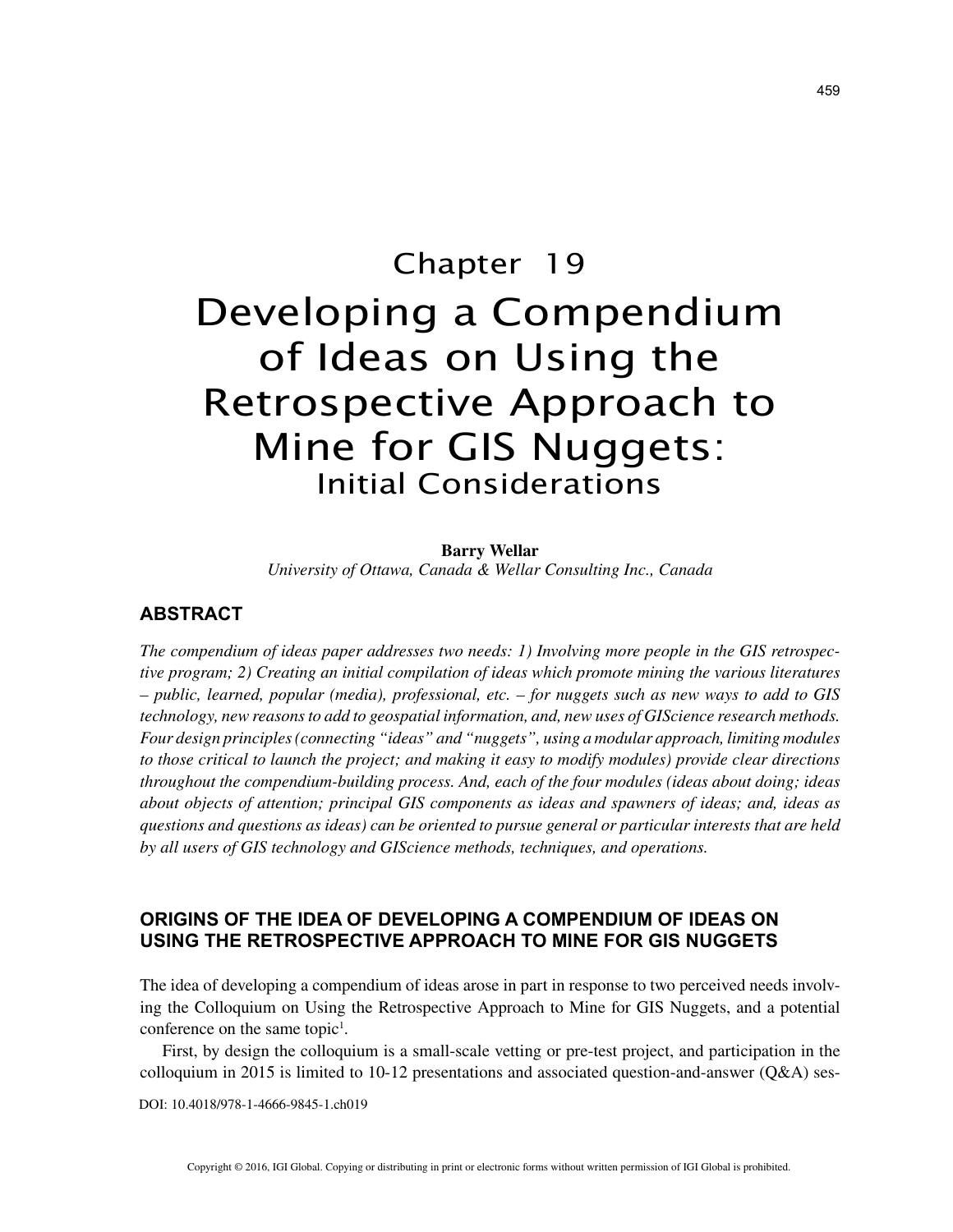sions. Similarly, plans for a seminar (in lieu of the conference) in 2016 presently call for 3-4 presentations and Q&A time.

On the one hand, these are reasonable numbers for initial meetings on a topic which to date has received limited public attention from academia, business, governments, or professional and trade organizations.

On the other hand, however, investigations and communications since beginning the "GIS retrospective" dialogue in 2013 suggest that numerous potentially pertinent ideas would not be duly considered, and might not receive as much as a mention even if we tripled or quadrupled the number of presentations made at both meetings<sup>2</sup>.

The idea of developing the compendium of ideas was therefore borne in part as a way of overcoming organizational and logistical constraints. In brief, circulation of ideas about colloquium and conference presentations had been largely limited to communications with members of the *AutoCarto Six Retrospec*tive contact lists<sup>3</sup>, a sounding board of a half-dozen GIS and GIScience researchers, and several dozen potential contributors<sup>4</sup>.

Their exceptional experience and expertise notwithstanding, the fact remained that only a very small portion of the GIS and GIScience communities was involved in discussions about the colloquium and follow-on activities.

Fortunately, a similar circumstance had been encountered several years ago in my role as Distinguished Research Fellow, Transport Action Canada (TAC), and it was resolved by introducing the idea of a Transport Research Topics (TRT) Compendium<sup>5</sup>.

Constructive lessons learned from the TRT Compendium and adapted here are that developing a compendium which is digitally accessible serves an international audience, opens the door to more ideas being introduced to the discourse, and creates a "host" to which more ideas can be added.

Four tables in the following sections present initial thoughts on the contents of the GIS retrospective compendium, and are the basis for suggesting how the compendium could assist in identifying, prioritizing, and designing missions to mine the literature and other productions for GIS nuggets<sup>6</sup>.

Second, there is the matter of time, which is of paramount importance in the fast-changing fields of GIS and GIScience, as well as in the research, education, training, management, and applications aspects of using GIS and GIScience.

In the case of the GIS retro program, a colloquium in 2015 and a seminar a year later in 2016 means considerable downtime for persons not on the contacts list. Moreover, a year between public meeting events, bridged only by irregular status or event reports, would significantly inhibit receiving feedback from the GIS and/or GIScience communities.

Fortunately, again, previous experience with the TRT Compendium revealed that once the design is complete, a preliminary, indicative body of contents can be compiled relatively quickly from a mix of keyword-based literature searches, list serve inquiries, and surveys of experts, and posted. Then, updates ranging between incremental and comprehensive can be prepared as need requires and resources permit.

The idea of a compendium of ideas has the significant feature, therefore, of being a means to:

- 1. Achieve continuing visibility of the GIS retrospective program between the colloquium and subsequent activities; and
- 2. Enable interested parties to become involved in GIS retrospective matters as soon as the compendium is published, and to remain apprised of compendium developments, by subscribing to an email list maintained by B. Wellar, or monitoring http://www.wellar.ca/wellarconsulting/